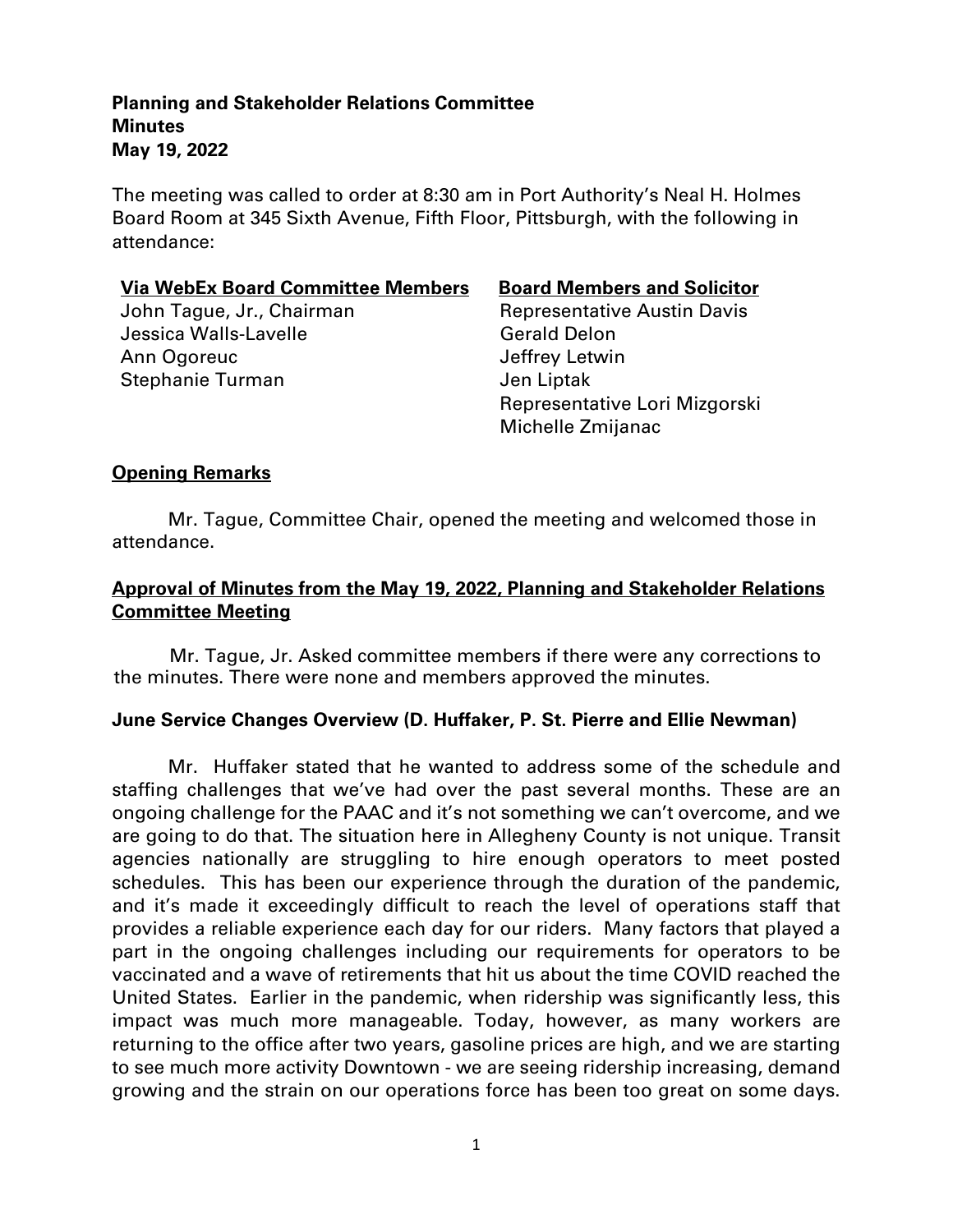This is not acceptable, and it is our job to find ways to recruit, hire and train operators and employees to support the transit system. We have tackled that challenge and continue to promote our employment opportunities at every turn. We are starting to see results from those efforts and are currently training new operators and hiring more, and we have new operator classes starting every five weeks. In our June service change that you will hear about, we are taking steps to improve the reliability of our schedules. We will adjust some of our scheduled trips to temporarily improve overall reliability. This does not mean we are cutting service permanently and we are not eliminating any jobs. It is a temporary step to make sure that our schedules, which are our contract with riders, are reliable for them when they leave for work or school or go to a doctor's appointment. It's the right step for us to take as we fight through and out of this pandemic. The bottom line is the pandemic has been tough on all of us and knowing what is exactly ahead has been impossible. I will also note that our scheduling and staffing issues is not the fault of our operators. Most of our operators and maintenance staff have worked through the pandemic, many taking extra overtime to fill in gaps in schedules and shifts and abided by our directives to wear masks and get vaccines. Like our transit partners across the country and many other industries facing hiring challenges right now, we will find a way. We will figure this out so that we can deliver the transit service that you expect and deserve.

Mr. St. Pierre provided a brief overview of the June 26, 2022, service changes. Our goal was to improve service reliability for our customers. We reduced some service hours in total – it's about a four percent reduction in weekly service hours. So, that enables us to put more of our available work force on the extra board. These are the operators that cover planned and unplanned absences. We are projecting with this June service change that we should be very close being able to cover all scheduled work. Possibly up to two percent may be out of service. Our summary of service changes will be posted on our website <https://www.portauthority.org/serviceupdates> and can be found from our schedules tab on our main page. In total, 61 routes have changes - that is nearly two thirds of our routes.

We have some specific routing changes to discuss today:

- Route 29 due to a culvert issue, we are not able to operate over on Mahoney Road and currently doing a detour that extends approximately fifteen to twenty minutes each direction.
- Route 38 three different variants on this route. One of the variants is the C variant, it operates on one little area that provides coverage in the neighborhood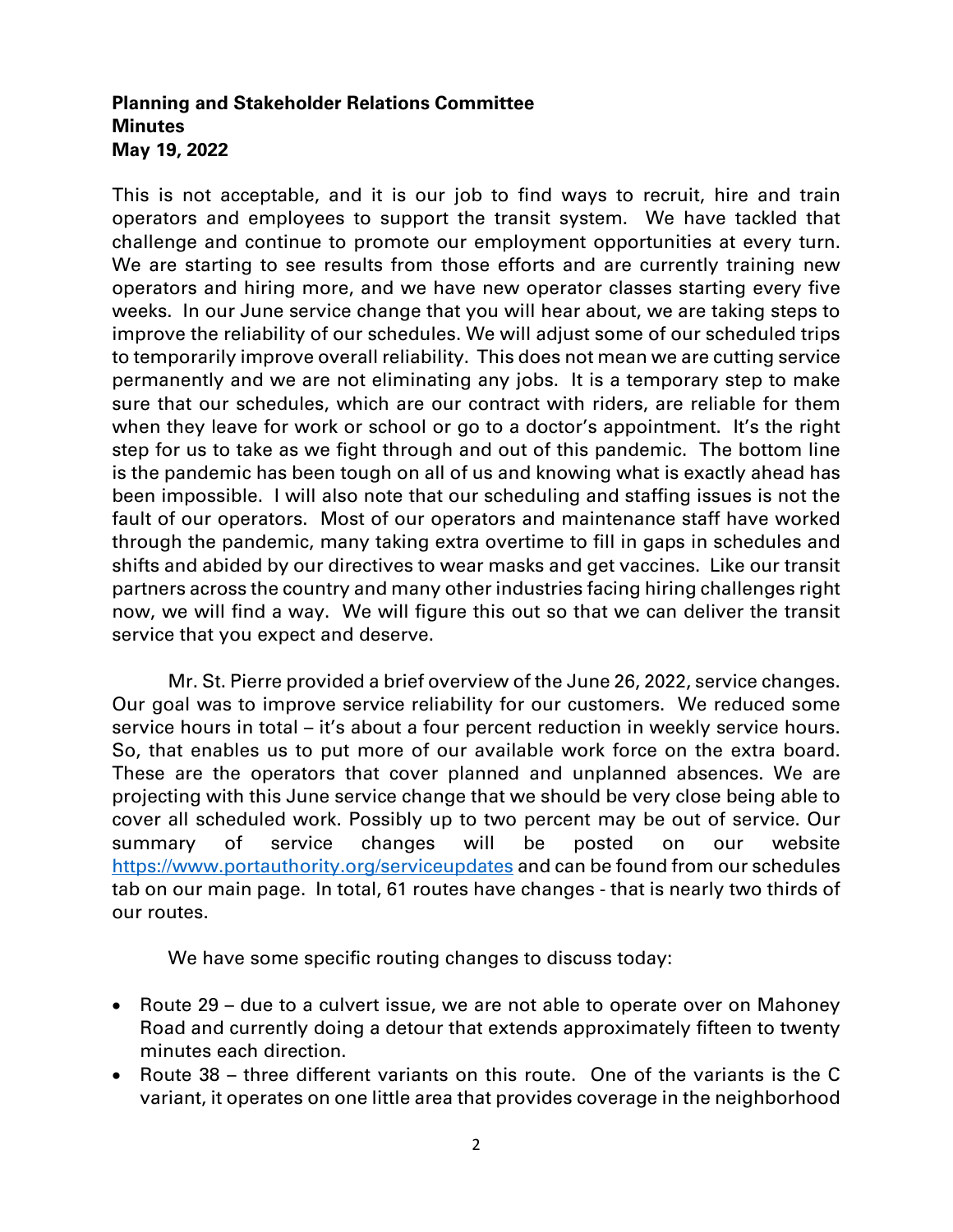on Swallow Hill Road and Orchard Springs. What we determined is that the ridership has not returned to sustainable levels just in that little portion of the route. To make it more effective we are going to convert three trips in morning and three trips in afternoon that operate the C variant, and we are going to convert those trips to what we call the G variant that goes out to Greentree.

- 61A/B are on long-term detours due to the Fern Hollow Bridge situation, due to the length of that detour, we are going to formalize that detour into our service change. This is going to enable our passengers to see where the buses are along the routes. So, typically when we have long term detours like this we want to try and get it into our service change so that the real time passenger information is updated, and customers will be able to see buses along that route.
- Route 55/56/59 due to another construction project that is slated to be completed in July, we have a very lengthy detour in place. We had this detour built into our service changes and we are going to pull this out due to the completion in July of 2022.
- Route 69 will be extended out to Forbes Hospital.

Ms. Newman provided an analysis on the decision-making process to reduce service by 4 percent.

Major Service changes again these are things we weren't really going into these expecting to find but just some of the process of coming through every single schedule, trying to figure out how to do this as equitably as possible, we were able to find five areas where we could increase service by over 30% without really increasing our work force requirements. So, these changes were:

- Route 22 McCoy, Weekday and Saturday
- Route 40 Mt. Washington, Weekday
- Route 44 Knoxville, Saturday
- Route 57 Hazelwood, Saturday, and Sunday
- Route 81 Oak Hill, Sunday

These routes will have an increase in service hours over 30% and will be put in as temporary pending Title Vi analysis, hopefully will bring this analysis to the board.

#### **Questions from Board Members and Others**

1. Mr. Tague asked Ms. Newman: can you give a clarification on equity, are you just talking about Title VI, because we obviously have different categories of equity. Or are we talking about the broader term that we use for equity?